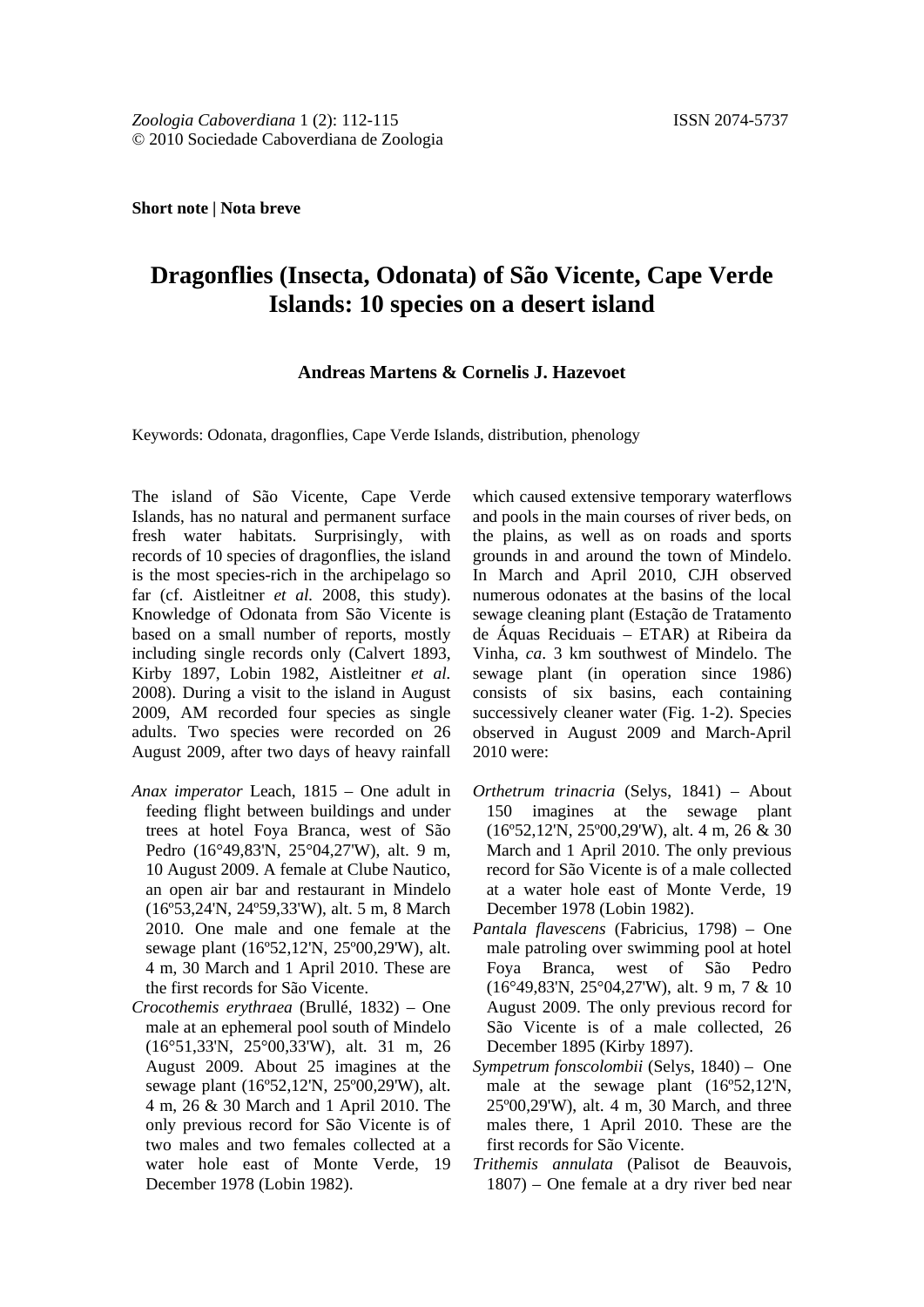Madeiral (16°49,30'N, 24°56,04'W), alt. 191 m, 26 August 2009. Previous records were by Leonardo Fea in November 1898 and by

At present, the sewage plant is being expanded, with eight new basins currently under construction. Presumably as a result of these works, the ditches at ETAR's entrance, normally dry, were unindated and, judging from the state of the vegetation, had apparently been so for a considerable period of time (Fig. 3). In March-April 2010, *C. erythraea* was more numerous at these ditches than at the main basins, where *O. trinacria*  was the dominant species. Larvae of *O. trinacria* are known to be tolerant of ionic stress (Suhling *et al.* 2003) and thus may be able to survive the adverse conditions of the sewage basins. Apart from the sewage plant, the only near-permanent surface fresh water sources in São Vicente are a number of wells and tanks near human habitation in the interior of the island.

We consider the presence of *Brachythemis leucosticta* (Burmeister, 1839) and *Pseudagrion glaucescens* Selys, 1876 on São Vicente to be unconfirmed. Both were reported from Porto Grande (Mindelo) during the late  $19<sup>th</sup>$  century (Calvert 1893), when it

Werner Barkemeyer at the golf course at the southwestern outskirts of Mindelo, 19 March 2001 (Aistleitner *et al*. 2008).

was an important port of call for steam ships. Dijkstra & Matushkina (2009) found '*Brachythemis leucosticta*' to include a cryptic species, *B. impartita* (Karsch, 1890). Both forms occur in West Africa and are possible candidates for the old record from São Vicente, although *B. impartita* seems more likely as it is much more common in the adjacent African mainland and has demonstrated more wandering habits, with *B. leucosticta* being rather local, mainly at large rivers. *P. glaucescens* belongs to a large African genus, which has been subject to many taxonomic changes during the past 100 years (cf. Dijkstra 2003). In addition, there is an incomplete male *Pseudagrion* specimen that remained unidentified at the species level (Calvert 1893). A re-examination of these specimens seems warranted.

Apart from these standing questions, an overview of phenological data (Table 1) shows that knowledge of the spatial and temporal distribution of Odonata in São Vicente (and indeed in the Cape Verde archipelago as a whole) remains poor.

|                        | F | А |  | A | S |  |  |
|------------------------|---|---|--|---|---|--|--|
| Lestes pallidus        |   |   |  |   |   |  |  |
| Ischnura senegalensis  |   |   |  |   |   |  |  |
| Anax ephippiger        |   |   |  |   |   |  |  |
| Anax imperator         |   |   |  |   |   |  |  |
| Crocothemis erythraea  |   |   |  |   |   |  |  |
| Orthetrum trinacria    |   |   |  |   |   |  |  |
| Pantala flavescens     |   |   |  |   |   |  |  |
| Sympetrum fonscolombii |   |   |  |   |   |  |  |
| Tramea limbata         |   |   |  |   |   |  |  |
| Trithemis annulata     |   |   |  |   |   |  |  |
| Zygonyx torridus       |   |   |  |   |   |  |  |

Table 1. Known flight season of 11 Odonata species from the Cape Verde Islands (light grey fields; records from São Vicente in dark grey). Data from Lobin (1982), Aistleitner *et al*. (2008), Vieira (2008), Martens (2010), Richard Ek (*in litt.*) and this study. Only known from specimens collected during the late 19th century, no seasonal data are available for *Brachythemis leucosticta, Pseudagrion glaucescens* and *Trithemis arteriosa*.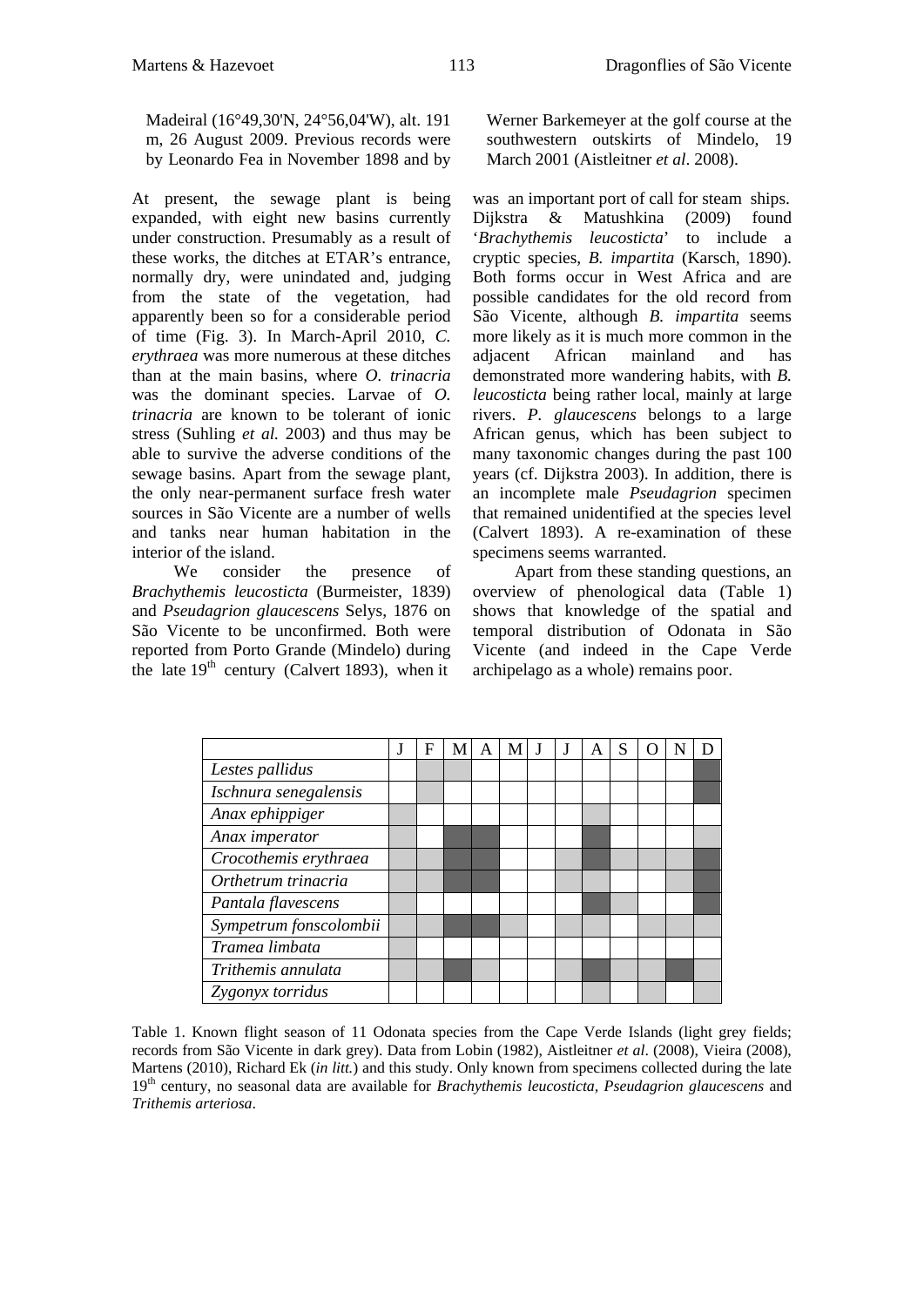

Fig. 1-2. Basins at the sewage plant, São Vicente, 26 March 2010 (Cornelis J. Hazevoet)



Fig. 3. Ditch at the sewage plant's entrance, São Vicente, 26 March 2010. Fig. 4. *Orthetrum trinacria,*  sewage plant, São Vicente, 26 March 2010 (Cornelis J. Hazevoet)

# ACKNOWLEDGEMENTS

AM wants to thank his wife, Adelheid Martens, for her support in the field. We thank Richard Ek for sharing his photographs of dragonflies made in Cape Verde. Comments by Klaas-Douwe Dijkstra and Jean-Pierre Boudot helped to improve the manuscript.

# **REFERENCES**

- Aistleitner, E., W. Barkemeyer, G. Lehmann & A. Martens, 2008. A checklist of the Odonata of the Cape Verde Islands. Mitteilungen des internationalen entomologischen Vereins 33: 45-57.
- Calvert, P.P., 1893. Order Pseudoneuroptera. Pp. 582-586 in: C.V. Riley, Scientific results of the U.S. Eclipse Expedition to West Africa, 1889-´90. Report upon the Insecta, Arachnida, and Myriopoda.

Proceedings of the United States National Museum 16.

- Dijkstra, K.-D.B., 2003. A review of the taxonomy of African Odonata – finding ways to better identification and biogeographic insight. Cimbebasia 18: 191-206.
- Dijkstra, K.-D.B. & N. Matushkina, 2009. Kindred spirits: "*Brachythemis leucosticta*", Africa's most familiar